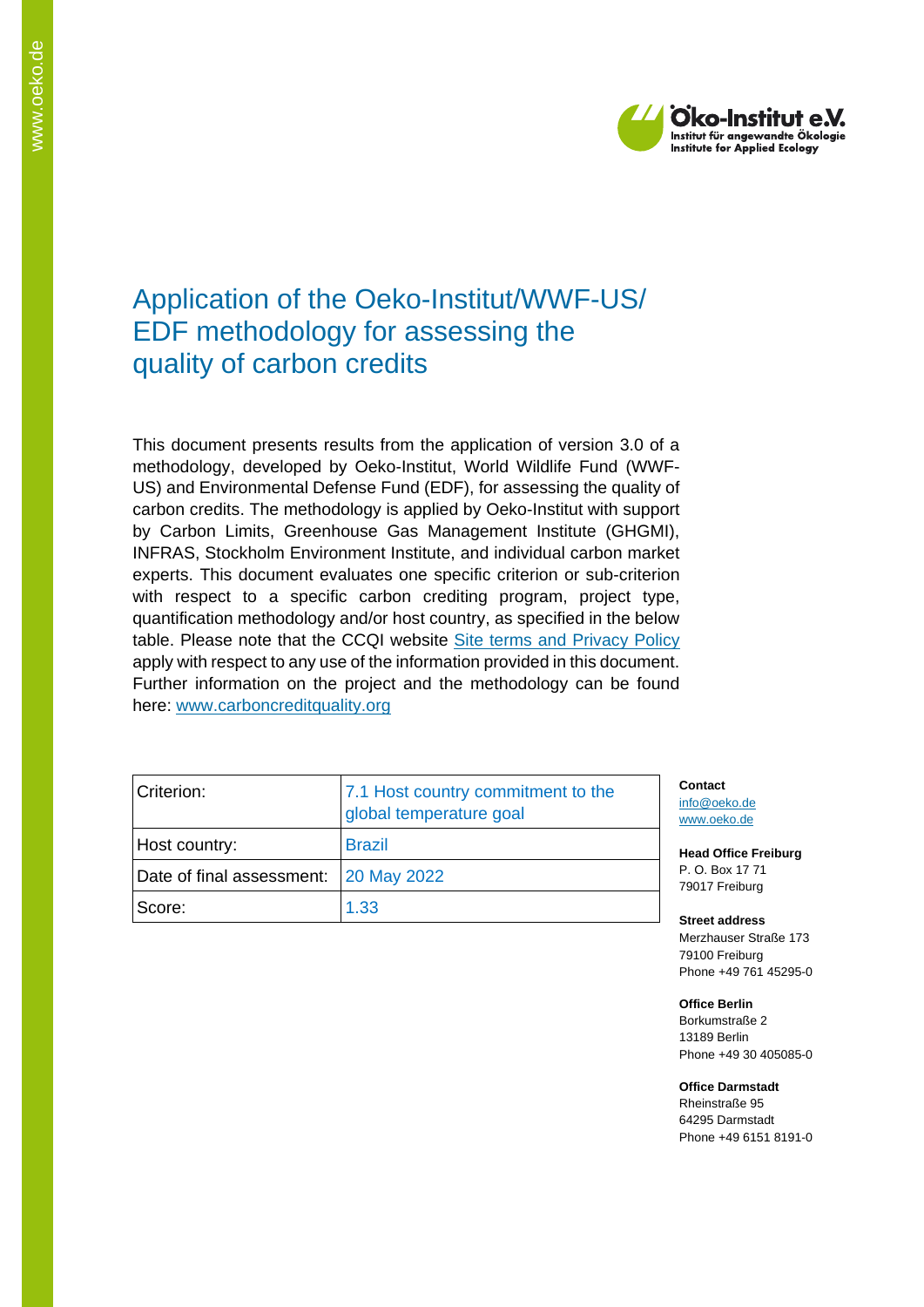# **Assessment**

The methodology assesses whether the host country has communicated a LEDS and whether it has an explicit commitment in the form of a net zero emissions target, including: the timeframe of the target, differentiating between LDCs/SIDS and other economies; the coverage of greenhouse gases and sectors; whether the target is a domestic target or whether it includes the use of international carbon credits; and the legal status of the target.

# **Indicator 7.1.1**

#### **Relevant scoring methodology provisions**

"The country has communicated a LEDS."

#### **Information sources considered**

1 UNFCCC – Communication of long-term strategies [\(https://unfccc.int/process/the-paris](https://unfccc.int/process/the-paris-agreement/long-term-strategies)[agreement/long-term-strategies\)](https://unfccc.int/process/the-paris-agreement/long-term-strategies)

#### **Assessment outcome**

No (0 Points)

#### **Justification of assessment**

Brazil has not yet communicated a LEDS to the UNFCCC secretariat (Source 1).

# **Indicator 7.1.2**

#### **Relevant scoring methodology provisions**

"The country is an LDC and has adopted a net zero emissions target for

a. 2050 or earlier;

OR

b. 2051 to 2069;

## OR

c. 2070 or later.

OR

The country is not an LDC and has adopted a net zero emissions target for

d. 2040 or earlier;

OR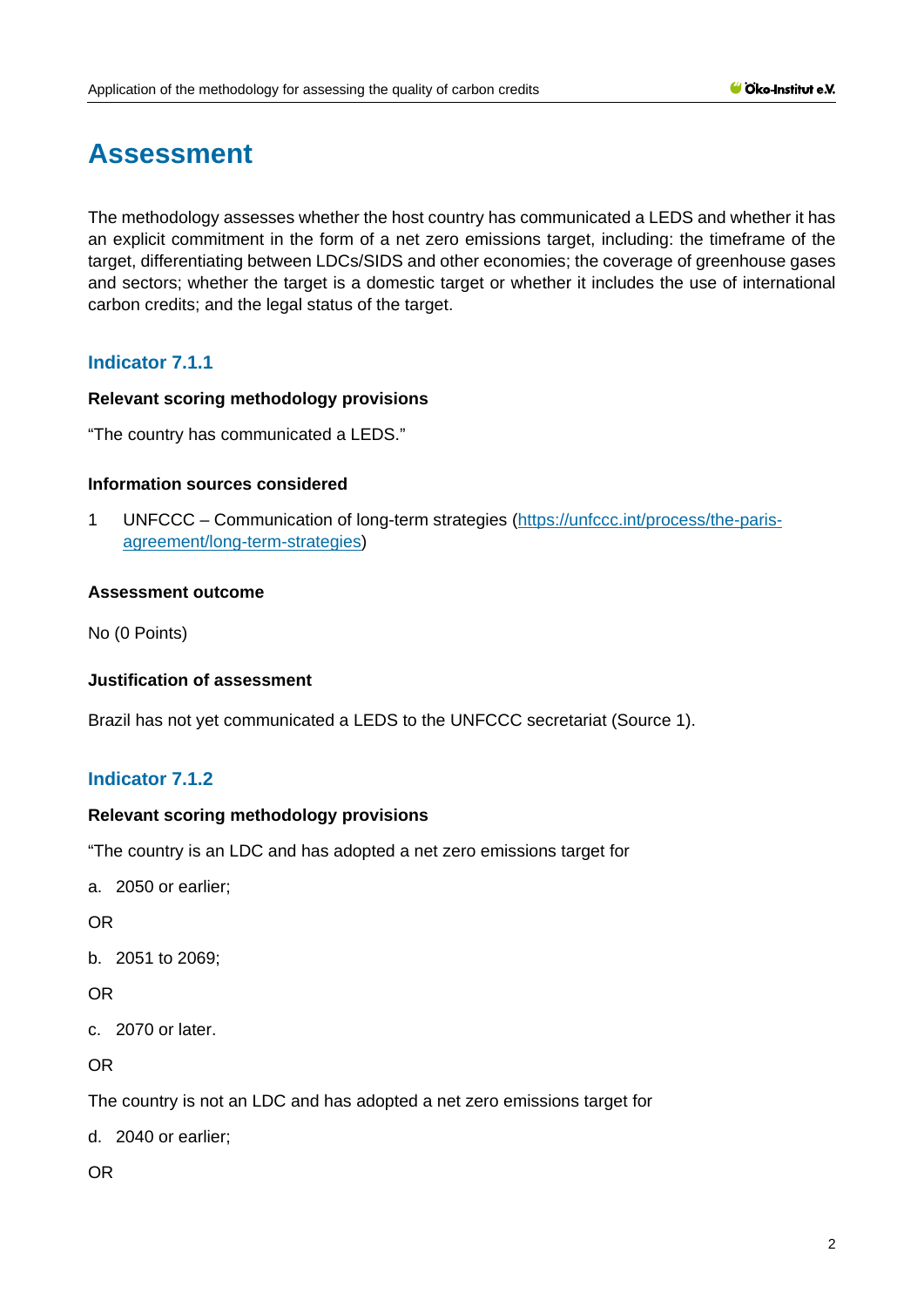e. 2041 to 2059;

OR

f. 2060 or later."

#### **Information sources considered**

- 1. Brazil's first updated NDC which has been communicated to the UNFCCC secretariat on 9 December 2020 [https://www4.unfccc.int/sites/ndcstaging/PublishedDocuments/Brazil%20First/Brazil%20First%](https://www4.unfccc.int/sites/ndcstaging/PublishedDocuments/Brazil%20First/Brazil%20First%20NDC%20(Updated%20submission).pdf) [20NDC%20\(Updated%20submission\).pdf](https://www4.unfccc.int/sites/ndcstaging/PublishedDocuments/Brazil%20First/Brazil%20First%20NDC%20(Updated%20submission).pdf)
- 2. Letter by Brazil in relation to its first updated NDC communicated to the UNFCCC secretariat on 31 October 2021 [https://www4.unfccc.int/sites/ndcstaging/PublishedDocuments/Brazil%20First/2021%20-](https://www4.unfccc.int/sites/ndcstaging/PublishedDocuments/Brazil%20First/2021%20-%20Carta%20MRE.pdf) [%20Carta%20MRE.pdf](https://www4.unfccc.int/sites/ndcstaging/PublishedDocuments/Brazil%20First/2021%20-%20Carta%20MRE.pdf)

#### **Assessment outcome**

Sub-paragraph e is applicable (3 points).

#### **Justification of assessment**

The country is not an LDC. In its first updated NDC communicated in 2020 (Source 1), Brazil communicated a long-term objective to reach climate neutrality in 2060. In a letter communicated in 2021 to the UNFCCC, Brazil communicated that it intends to achieve a "balance between anthropogenic emissions by sources and removals by sinks of greenhouse gases (reaching climate neutrality)" by 2050 (Source 2).

# **Indicator 7.1.3**

#### **Relevant scoring methodology provisions**

"The adopted net zero emissions targets covers

a. all sectors of the economy, including international aviation and shipping, and all main greenhouse gases (CO<sub>2</sub>, CH<sub>4</sub>, N<sub>2</sub>O, HFCs, PFCs, SF<sub>6</sub>, NF<sub>3</sub>);

OR

b. at least 90% of the country's GHG emissions;

OR

c. less than 90% of the country's GHG emissions;

OR

d. No information is available or it is insufficiently clear."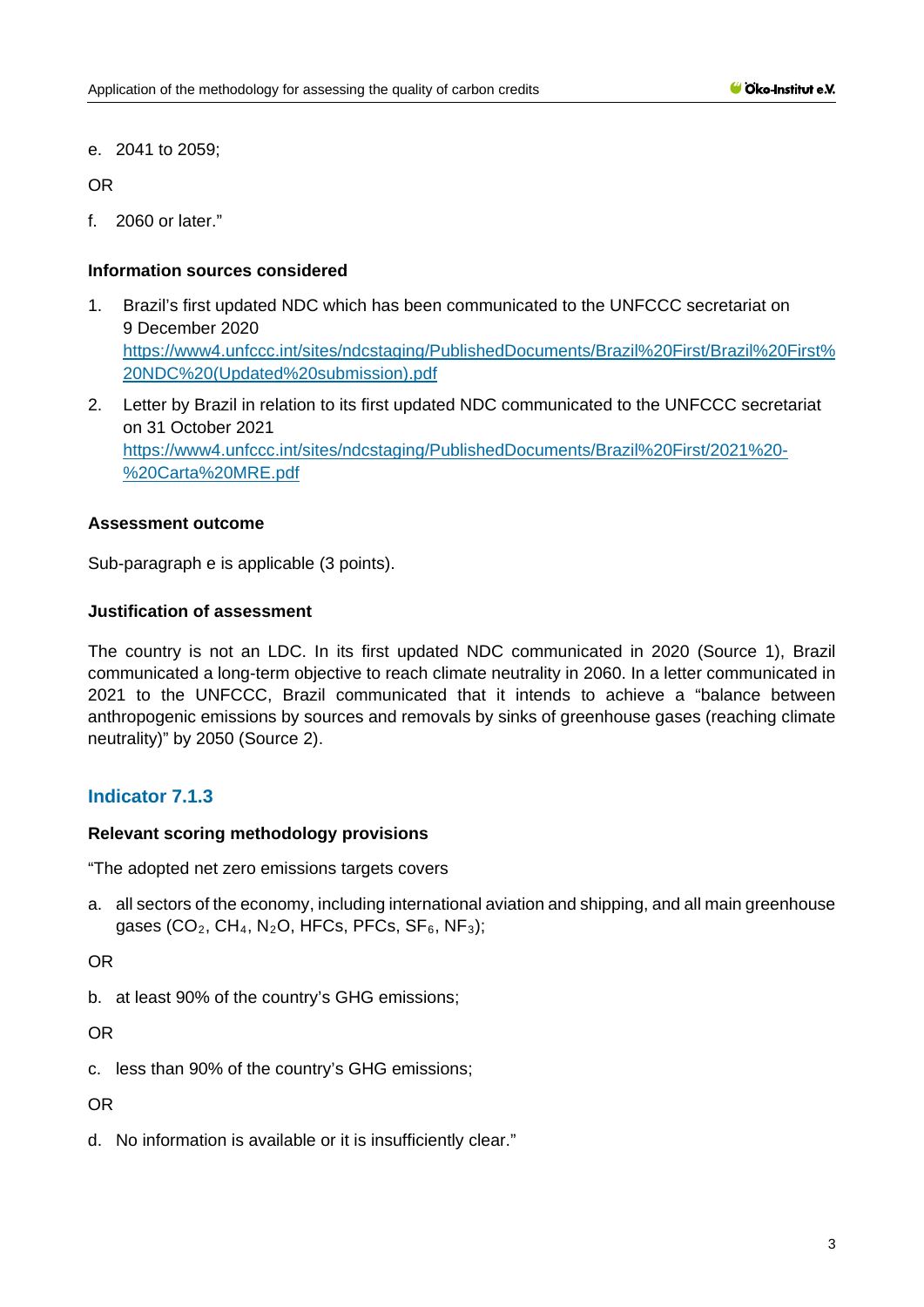#### **Information sources considered**

- 1. Brazil's first updated NDC which has been communicated to the UNFCCC secretariat on 9 December 2020 [https://www4.unfccc.int/sites/ndcstaging/PublishedDocuments/Brazil%20First/Brazil%20First%](https://www4.unfccc.int/sites/ndcstaging/PublishedDocuments/Brazil%20First/Brazil%20First%20NDC%20(Updated%20submission).pdf) [20NDC%20\(Updated%20submission\).pdf](https://www4.unfccc.int/sites/ndcstaging/PublishedDocuments/Brazil%20First/Brazil%20First%20NDC%20(Updated%20submission).pdf)
- 2. Letter by Brazil in relation to its first updated NDC communicated to the UNFCCC secretariat on 31 October 2021 [https://www4.unfccc.int/sites/ndcstaging/PublishedDocuments/Brazil%20First/2021%20-](https://www4.unfccc.int/sites/ndcstaging/PublishedDocuments/Brazil%20First/2021%20-%20Carta%20MRE.pdf) [%20Carta%20MRE.pdf](https://www4.unfccc.int/sites/ndcstaging/PublishedDocuments/Brazil%20First/2021%20-%20Carta%20MRE.pdf)
- 3. Assessment by Climate Action Tracker of Brazil's net zero target [Net zero targets | Climate Action Tracker](https://climateactiontracker.org/countries/brazil/net-zero-targets/)

#### **Assessment outcome**

Sub-paragraph d is applicable (0 Points).

#### **Justification of assessment**

There is insufficient information to assess the coverage of the target (Sources 1 to 3).

## **Indicator 7.1.4**

#### **Relevant scoring methodology provisions**

"The adopted net zero emissions target is

a. a domestic target (i.e., without the purchase of international carbon credits but possibly with linking of emissions trading systems);

OR

b. a target to be achieved with the purchase of international carbon credits, or no information is available."

#### **Information sources considered**

- 1. Brazil's first updated NDC which has been communicated to the UNFCCC secretariat on 9 December 2020 [https://www4.unfccc.int/sites/ndcstaging/PublishedDocuments/Brazil%20First/Brazil%20First%](https://www4.unfccc.int/sites/ndcstaging/PublishedDocuments/Brazil%20First/Brazil%20First%20NDC%20(Updated%20submission).pdf) [20NDC%20\(Updated%20submission\).pdf](https://www4.unfccc.int/sites/ndcstaging/PublishedDocuments/Brazil%20First/Brazil%20First%20NDC%20(Updated%20submission).pdf)
- 2. Letter by Brazil in relation to its first updated NDC communicated to the UNFCCC secretariat on 31 October 2021 [https://www4.unfccc.int/sites/ndcstaging/PublishedDocuments/Brazil%20First/2021%20-](https://www4.unfccc.int/sites/ndcstaging/PublishedDocuments/Brazil%20First/2021%20-%20Carta%20MRE.pdf) [%20Carta%20MRE.pdf](https://www4.unfccc.int/sites/ndcstaging/PublishedDocuments/Brazil%20First/2021%20-%20Carta%20MRE.pdf)
- 3. Assessment by Climate Action Tracker of Brazil's net zero target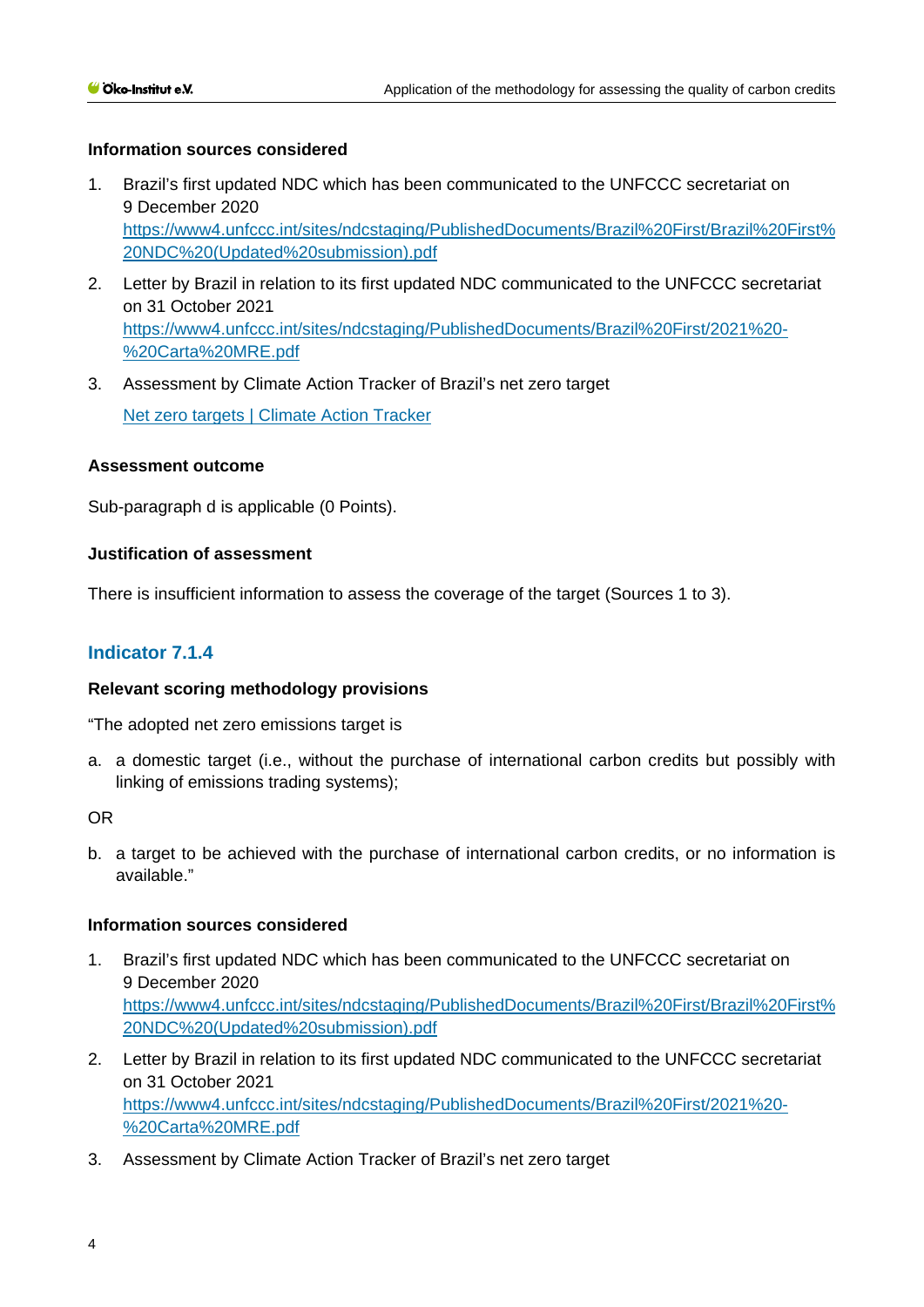#### [Net zero targets | Climate Action Tracker](https://climateactiontracker.org/countries/brazil/net-zero-targets/)

#### **Assessment outcome**

Sub-paragraph b is applicable (0 Points).

#### **Justification of assessment**

There is no information on the intention to use international carbon credits to meet the net zero emissions target (Sources 1 to 3).

## **Indicator 7.1.5**

#### **Relevant scoring methodology provisions**

"The adopted net zero emissions target

a. has been communicated to the UNFCCC in the country's NDC and/or LEDS, *and* has been enshrined in domestic law;

OR

b. has been communicated to the UNFCCC in the country's NDC and/or LEDS, *or* has been enshrined in domestic law;

OR

c. has only been announced or adopted by government or relevant legislative bodies but neither been communicated to the UNFCCC in the country's NDC and/or LEDS nor been enshrined in domestic law."

#### **Information sources considered**

- 1. Brazil's first NDC which has been updated and communicated to the UNFCCC secretariat on 9 December 2020 [https://www4.unfccc.int/sites/ndcstaging/PublishedDocuments/Brazil%20First/Brazil%20First%](https://www4.unfccc.int/sites/ndcstaging/PublishedDocuments/Brazil%20First/Brazil%20First%20NDC%20(Updated%20submission).pdf) [20NDC%20\(Updated%20submission\).pdf](https://www4.unfccc.int/sites/ndcstaging/PublishedDocuments/Brazil%20First/Brazil%20First%20NDC%20(Updated%20submission).pdf)
- 2. Letter by Brazil in relation to its first updated NDC communicated to the UNFCCC secretariat on 31 October 2021 [https://www4.unfccc.int/sites/ndcstaging/PublishedDocuments/Brazil%20First/2021%20-](https://www4.unfccc.int/sites/ndcstaging/PublishedDocuments/Brazil%20First/2021%20-%20Carta%20MRE.pdf) [%20Carta%20MRE.pdf](https://www4.unfccc.int/sites/ndcstaging/PublishedDocuments/Brazil%20First/2021%20-%20Carta%20MRE.pdf)
- 3. Assessment by Climate Action Tracker of Brazil's net zero target [Net zero targets | Climate Action Tracker](https://climateactiontracker.org/countries/brazil/net-zero-targets/)

#### **Assessment outcome**

Sub-paragraph b is applicable (1 point).